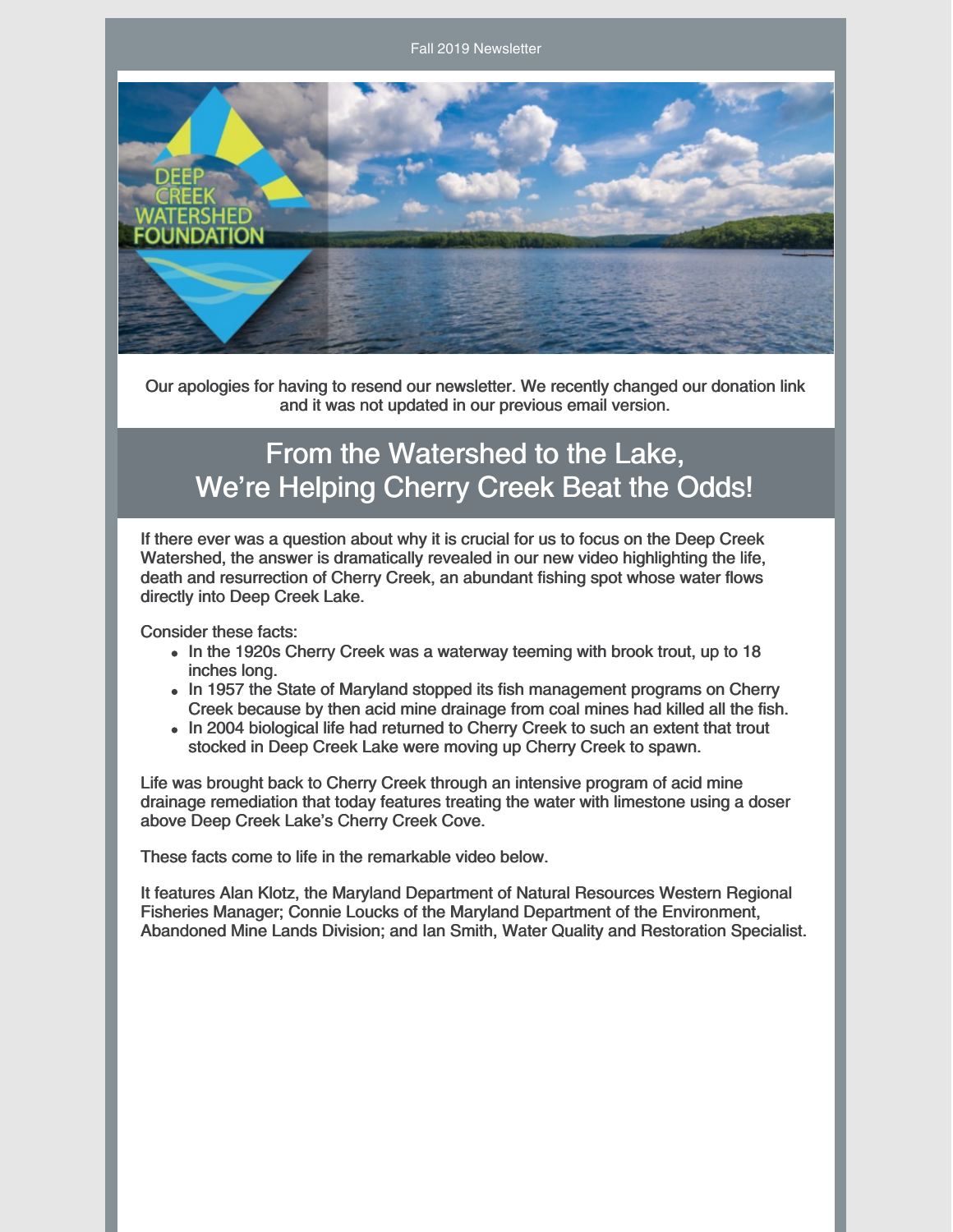

The Deep Creek Watershed Foundation has already given \$10,000 to help maintain the doser....

and ...The Word is Out, Because We've Funded Ads to Prevent the Spread of Invasive Species in the Lake!

We hope you've seen our half-page display ads (pictured below) in the Garrett County Republican this summer on behalf of the Administrative Council (the partnership between the Maryland Departments of the Environment and Natural Resources, and Garrett County) promoting the need for boaters to clean, drain and dry their boats before launching on Deep Creek Lake to prevent the spread of aquatic invasive species.

The ads were made possible because we gave \$2,300 to initially fund the Administrative Council's Educational Advisory Subcommittee, which allows them to begin outreach, of which the ads are a part, to let everyone know how they can help keep the watershed healthy.

The money that the Foundation provides for acid mine drainage remediation, and to prevent aquatic invasive species in Deep Creek Lake, comes from donors like you. We need your gifts to sustain the Foundation's funding of these causes!

Please send the Foundation your tax deductible donations. The more we receive from you, the more we can do. Thank you.